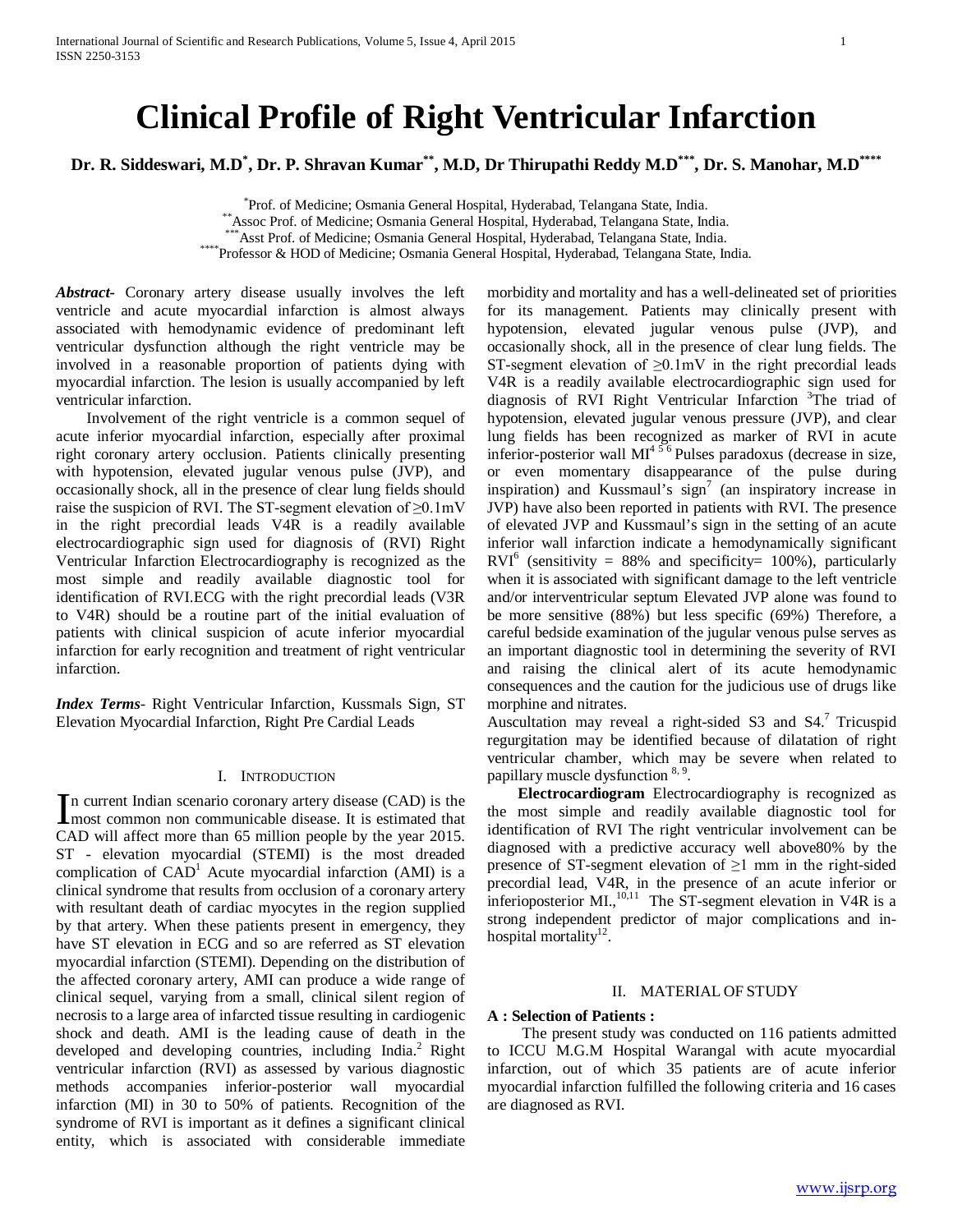- 1. Patients presenting with typical or atypical chest pain showing evidence of inferior infarction on ECG with window period of 1 hr to 48 hrs.
- 2. Patients showing evidence of congestive heart failure were excluded. Continuous bed side ECG monitoring done.

# **B. Method of Study:**

 Patients presenting with chest pain suggestive of myocardial infarction who showed ECG evidence of acute inferior infarction changes were assessed, by detailed history and physical examination as out lined in pro forma.

 Inferior myocardial infarction is diagnosed by ST segment elevation >1mm, or QS with ST segment elevation in two or more leads of L II, III, AVF. For all inferior wall infarction cases right sided leads  $V_3R$ ,  $V_4R$  are taken at the time of admission and daily. Investigations given in table form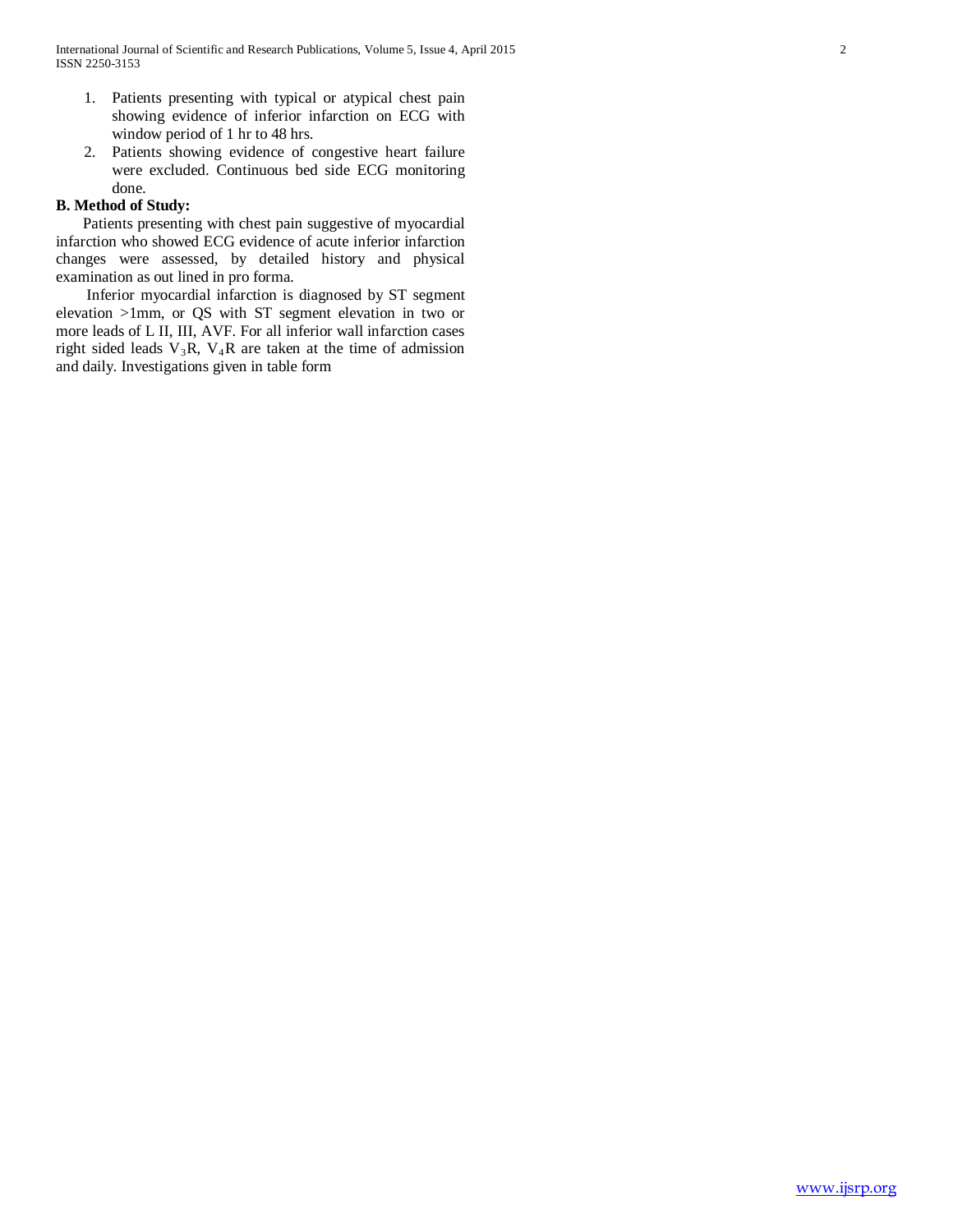| Case | IP No  | Age<br>(Yr) | PR (mt)        | <b>BP</b><br>(MmHg)      | <b>Infarct</b><br><b>Site</b> | <b>Estimated</b><br><b>CVP</b><br>(c <sub>m</sub> ) | <b>Kussmaul's</b><br><b>Sign</b> | Right                    |                          | <b>Complications</b>                 |  |
|------|--------|-------------|----------------|--------------------------|-------------------------------|-----------------------------------------------------|----------------------------------|--------------------------|--------------------------|--------------------------------------|--|
|      |        |             |                |                          |                               | H20                                                 |                                  | S3                       | <b>S4</b>                |                                      |  |
| 1    | 9886   | 55          | 60             | 130/90                   | Inferior                      | $\mathbf N$                                         | $\blacksquare$                   |                          |                          | $\sim$                               |  |
| 2    | 10194  | 60          | 35             | 110/70                   | Inf-Post                      |                                                     | $^{+}$                           | $^{+}$                   | $\equiv$                 | <b>Partial RBBB</b>                  |  |
| 3    | 11147  | 47          | 41             | 120/90                   | Inferior                      |                                                     | $^{+}$                           |                          | $\blacksquare$           | 2nd degree AV block                  |  |
| 4    | 11637  | 60          | $\blacksquare$ | $\overline{\phantom{a}}$ | Inferior                      |                                                     | $^{+}$                           | $\blacksquare$           | $\overline{\phantom{a}}$ | Junctoinal rhythem +<br>episodes $+$ |  |
| 5    | 12318  | 73          | 100            | 150/100                  | Inf<br>$\equiv$<br>Post       | N                                                   | $\overline{\phantom{a}}$         | $\overline{\phantom{a}}$ | $^{+}$                   |                                      |  |
| 6    | 14390  | 70          | 60             | 110/60                   | Inferior                      |                                                     | $^{+}$                           | $^{+}$                   | $+$                      | Multiple ectopics                    |  |
| 7    | 147241 | 65          | 60             | 90/60                    | Inferior                      | $\mathbf N$                                         | $\overline{\phantom{a}}$         | $\blacksquare$           | $\sim$                   |                                      |  |
| 8    | 15030  | 70          | 65             | 160/100                  | Inferior                      | N                                                   | $\overline{\phantom{a}}$         | $\overline{\phantom{a}}$ | $\blacksquare$           | Junctionalatrailectopics<br>$^{+}$   |  |
| 9    | 15576  | 50          | 65             | 110/70                   | Inferior                      |                                                     | $+$                              | $^{+}$                   | $\blacksquare$           | <b>RBBB</b>                          |  |
| 10   | 17121  | 50          | 88             | 120/70                   | Inferior                      |                                                     | $^{+}$                           | $\omega$                 | $+$                      | <b>VF</b>                            |  |
| 11   | 18751  | 65          | 100            | 110/70                   | Inferior                      | $\mathbf N$                                         | $\blacksquare$                   | $+$                      | $\sim$                   | $\blacksquare$                       |  |
| 12   | 19610  | 45          | 68             | 120/70                   | Inf<br>$\equiv$<br>Post       | N                                                   | $\blacksquare$                   | $^{+}$                   | $\equiv$                 | $\overline{\phantom{a}}$             |  |
| 13   | 20637  | 60          | 88             | 100/80                   | Inferior                      | $\mathbf N$                                         | $^{+}$                           | $^{+}$                   | $\sim$                   | $\blacksquare$                       |  |
| 14   | 21914  | 62          | 71             | 90/70                    | Inferior                      |                                                     | $^{+}$                           | $\blacksquare$           | $^{+}$                   | $\sim$                               |  |
| 15   | 22286  | 50          | 50             | 130/90                   | Inferior                      | ${\bf N}$                                           | $\blacksquare$                   | $\blacksquare$           | $\blacksquare$           | $\blacksquare$                       |  |
| 16   | 22962  | 47          | 65             | 100/70                   | Inferior                      | N                                                   | $\overline{\phantom{a}}$         | $\sim$                   | $\sim$                   |                                      |  |

**Clinical features of 16 patients with Right Ventricular Infarction**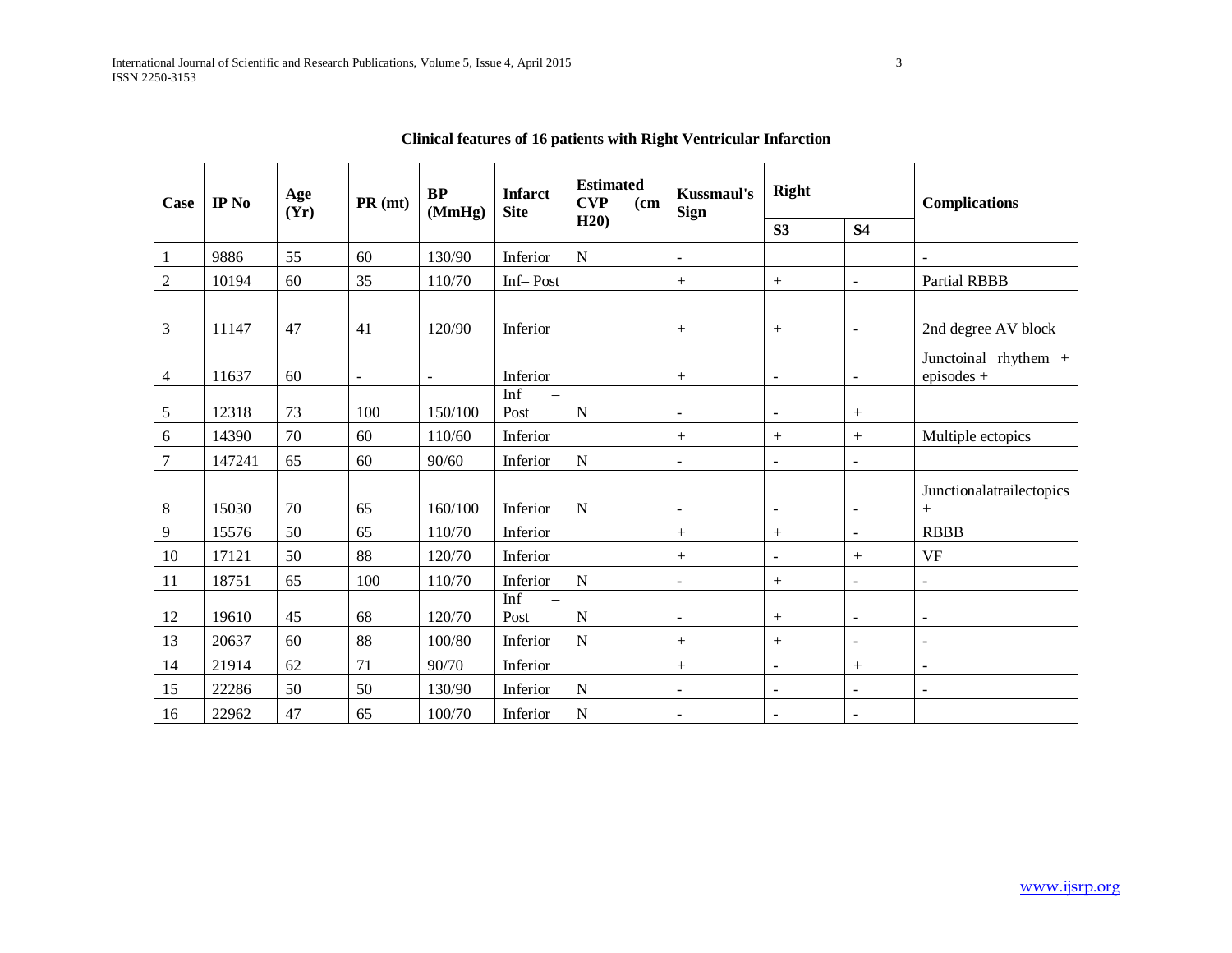|       |       | <b>Urine</b>   |              | <b>Blood</b>                  |                                 |                             | <b>Electrolytes</b>         |                  | <b>Enzmyes</b>   | Lipid profile                  |                     |                        |                     | <b>Treatment</b>     |                  |            |                                     |                  |
|-------|-------|----------------|--------------|-------------------------------|---------------------------------|-----------------------------|-----------------------------|------------------|------------------|--------------------------------|---------------------|------------------------|---------------------|----------------------|------------------|------------|-------------------------------------|------------------|
| S.No  | IP No | <b>Albumin</b> | <b>Sugar</b> | <b>ESR</b><br>1st<br>hr<br>mm | <b>Blood</b><br>sugar<br>$mg\%$ | <b>Blood</b><br>Urea<br>mg% | <b>Sr</b><br>$Na+$<br>meq / | $Sr K+$<br>meq/1 | Ast<br>Units / 1 | Sr.<br><b>Choleer</b><br>mg/dl | <b>HDL</b><br>mg/dl | <b>Trigly</b><br>mg/dl | <b>LDL</b><br>mg/dl | <b>Srer</b><br>mg/dl | Heparin<br>units | <b>LMH</b> | <b>Strept</b><br>units<br>(million) | <b>Prognosis</b> |
|       | 9880  |                |              | 10                            | 112                             | 32                          | 140                         | 3.5              | 189              | 176                            | 46.6                | 362                    | 57.4                | 0.3                  |                  |            | 1.5                                 | Discharged       |
| 2     | 10194 |                |              | 15                            | 98                              | 40                          | 130                         | 3.3              | 117              | 146                            | 40                  | 344                    | 37.4                | 0.8                  | $\overline{a}$   |            | 1.5                                 | Discharged       |
| 3     | 11147 |                |              | 12                            | 92                              | 24                          | 141                         | 3.7              | 136              | 256                            | 53                  | 396                    | 120                 | 0.7                  |                  |            | 1.5                                 | Discharged       |
| 4     | 11637 |                |              |                               |                                 |                             |                             |                  |                  |                                |                     |                        |                     |                      |                  |            |                                     | Expired          |
| 5     | 12318 |                |              | 5                             | 84                              | 20                          | 130                         | 3.8              | 27               | 180                            | 52                  | 390                    | 135                 | 1.2                  | $\overline{a}$   |            | 1.5                                 | Discharged       |
| 6     | 14390 |                | $++$         | 12                            | 200                             | 40                          | 133                         | $\overline{4}$   | 90               | 260                            |                     |                        |                     | 1.4                  | $\blacksquare$   | clexane    |                                     | Expired          |
| 7     | 14721 |                |              | 15                            | 140                             | 20                          | 130                         | 3.8              | 40               | 230                            | 50                  | 256                    | 129                 | 1.2                  |                  | clexane    |                                     | Discharged       |
| $8\,$ | 15030 | $^{+}$         |              | 14                            | 92                              | 24                          | 138                         | 3.8              | 390              | 216                            | 55                  | 170                    | 125                 |                      | $\overline{a}$   | clexane    |                                     | Discharged       |
| 9     | 15576 |                |              | 20                            | 100                             | 28                          | 132                         | 3.2              | 160              | 200                            | 50                  | 216                    | 117                 | 0.8                  | $\overline{a}$   | clexane    |                                     | Discharged       |
| 10    | 17121 |                | $++$         | 18                            | 200                             | 28                          | 142                         | 4.7              | 78               | 160                            | 40.3                | 180                    | 120                 | 0.7                  | Heparin          |            |                                     | Expired          |
| 11    | 18751 |                |              | 18                            | 120                             | 28                          | 133                         | 4.2              | 110              | 232                            | 40                  | 300                    | 132                 | 0.7                  |                  | clexane    |                                     | Discharged       |
| 12    | 19610 |                |              | 10                            | 128                             | 20                          | 130                         | 3.8              | 129              | 176                            | 40                  | 180                    | 106                 | 0.7                  | Heparin          |            |                                     | Discharged       |
| 13    | 20637 | $\blacksquare$ |              | 20                            | 124                             | 20                          | 132                         | 3.8              | 122              | 266                            | 73                  | 299                    | 133.7               | 0.8                  | $\overline{a}$   |            | 1.5                                 | Discharged       |
| 14    | 21914 |                |              | 15                            | 100                             | 26                          | 134                         | 3.3              | 163              | 192                            | 50.6                | 180                    | 119                 | 1.2                  | $\overline{a}$   | clexane    | 1.5                                 | Discharged       |
| 15    | 22286 |                |              | 18                            | 128                             | 40                          | 132                         | $\overline{4}$   | 102              | 260                            | 46                  | 230                    | 174                 | 1.3                  |                  |            | 1.5                                 | Discharged       |
| 16    | 22962 |                |              | 20                            | 128                             | 22                          | 130                         | 3.8              | 238              | 184                            | 38.8                | 190                    | 109                 | 0.8                  |                  |            | 1.5                                 | Discharged       |

# **CHART SHOWING INVESTIGATIONS – TREATMENT – PROGNOSIS**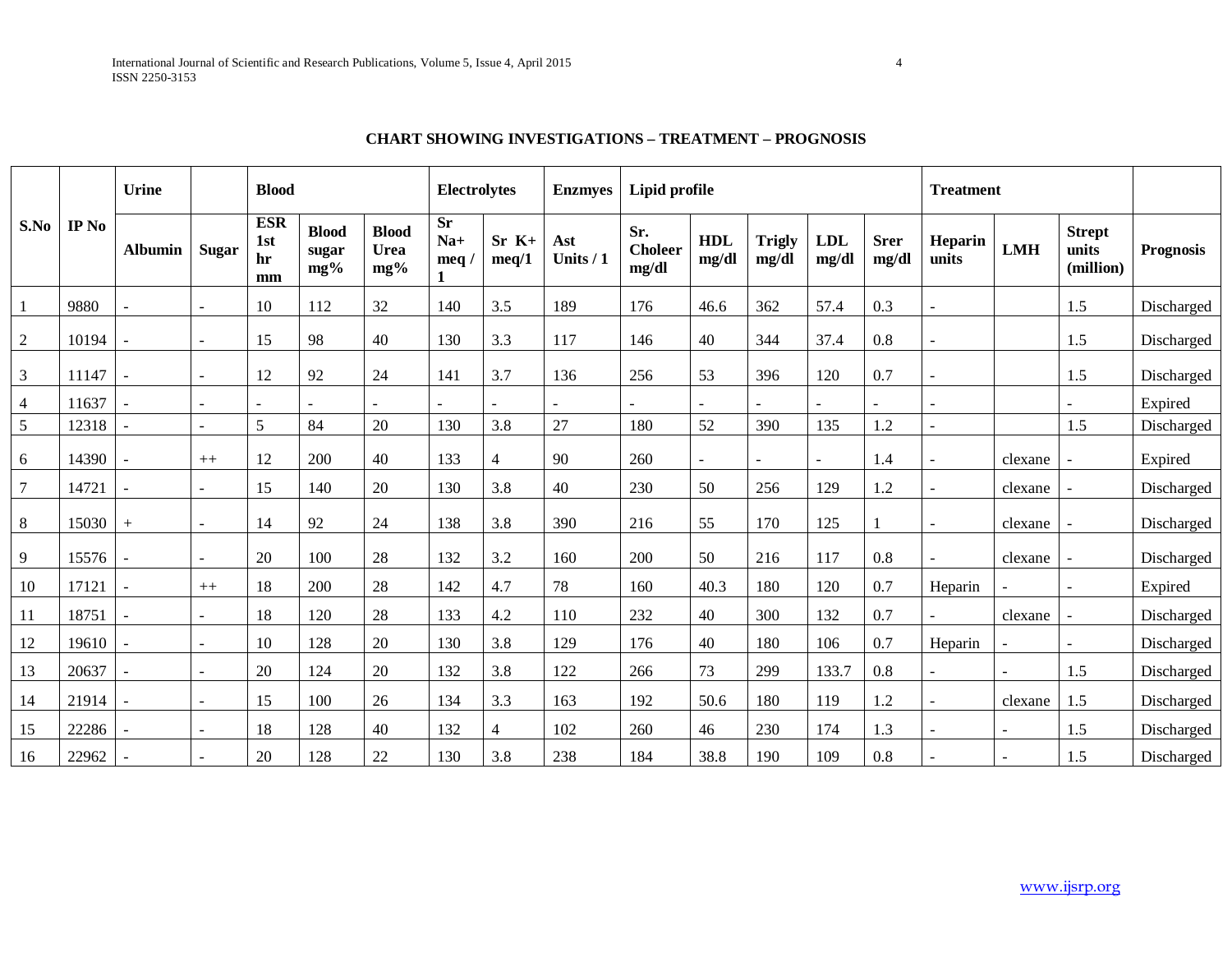| <b>Sign</b>                       | <b>Serial No. of Patients</b> | <b>Total</b> |  |  |  |  |
|-----------------------------------|-------------------------------|--------------|--|--|--|--|
| ST Segment abnormalities          |                               |              |  |  |  |  |
| ST segment elevation in leads     |                               |              |  |  |  |  |
| $V_4R$                            | 4,5,6,11,15                   |              |  |  |  |  |
| $V_3R$                            | 1,4,6,11                      |              |  |  |  |  |
| $V_1R$                            | 6,12                          |              |  |  |  |  |
|                                   |                               |              |  |  |  |  |
| Decreased ratio of ST segment     |                               |              |  |  |  |  |
| Depression in V2 to ST segment    | 4, 5, 6                       | 3            |  |  |  |  |
| Elevation in a VF                 |                               |              |  |  |  |  |
| QRS complex abnormalities         | 1,3,5,6,7,8,9,                |              |  |  |  |  |
| Qs in leads $V_3R V_4R$           | 10,11,13,16                   | 13           |  |  |  |  |
| QR in leads $V_3R V_4R$           | 2,12                          |              |  |  |  |  |
| Conduction disturbance Second and |                               |              |  |  |  |  |
| third degree AV block             | 3                             |              |  |  |  |  |
| Right bundle branch block         | 2,9                           |              |  |  |  |  |

# **ELECTROCARDIOGRAPHIC SIGNS OF RIGHT VENTRICULAR INFARCTION**

| <b>ECG Changes</b>                                                                                                                                     | <b>NO.</b> of Patients |
|--------------------------------------------------------------------------------------------------------------------------------------------------------|------------------------|
| Total No. of RVMI                                                                                                                                      | 16                     |
| Total No. of ST Segment abnormalities                                                                                                                  |                        |
| $ST \uparrow VAR$                                                                                                                                      |                        |
| $ST \uparrow V3R$                                                                                                                                      | 4                      |
| $ST \uparrow V1$                                                                                                                                       |                        |
| Ratio of ST V2 ST AVF<br>QS in leads V3 R V4R<br>QR in leads V3R V4R<br>$2^{\text{nd}}$ & 3 <sup>rd</sup> degree AV block<br>Right bundle branch block | 3<br>13                |
|                                                                                                                                                        |                        |

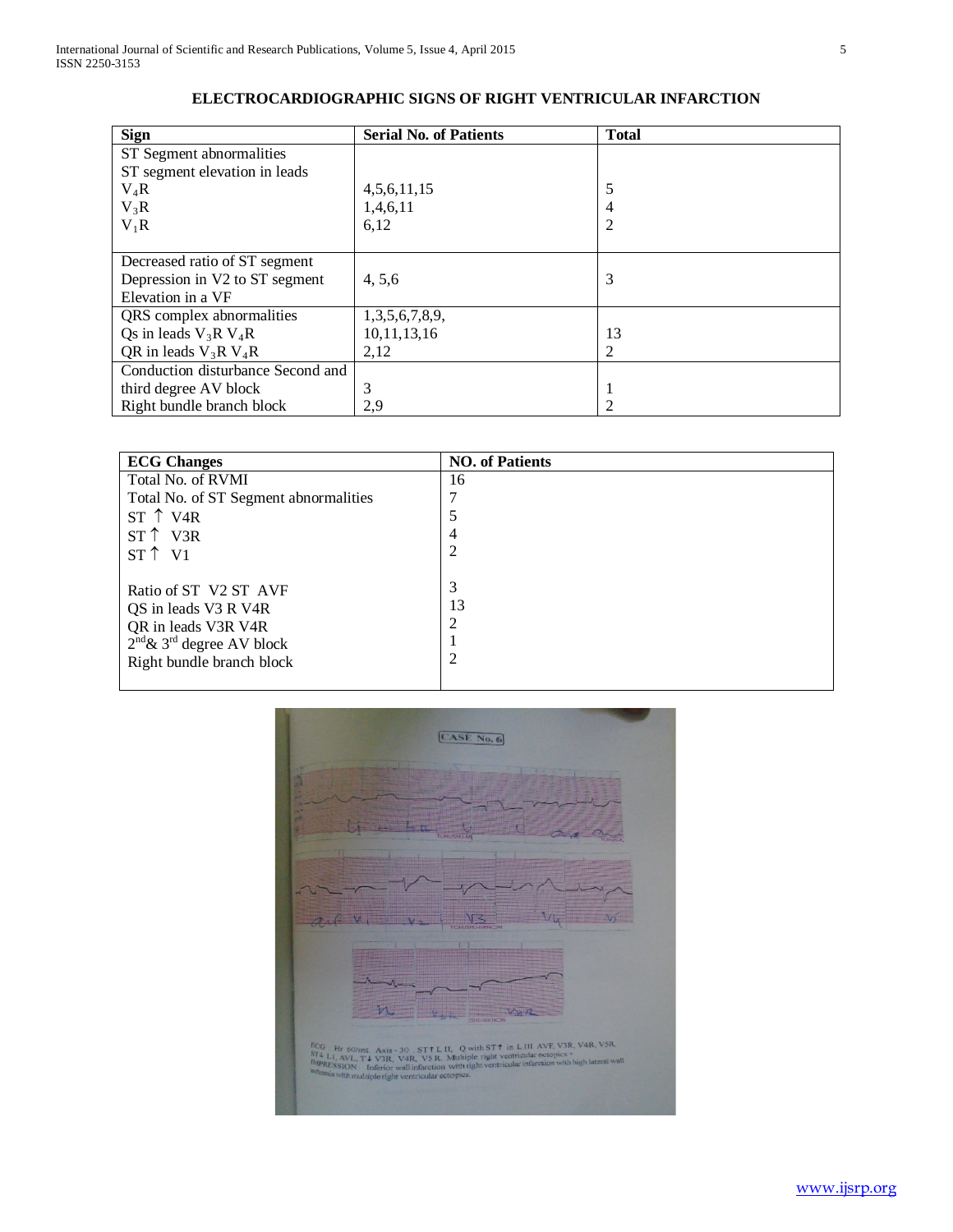# III. RESULTS

 In the present study of 116 acute myocardial infarction cases anterior wall infarction 56 (48%), inferior wall infarctions 35 (30%), lateral wall infarctions 13 (11%), septal wall infarctions 12 (10%). Out of 35 inferior wall infarctions right ventricular infarctions are 16 (45.7%).

 **Age and Sex:** In India the coronary artery disease is more common between the age group of 40-70 yrs. In the present study the age incidence is 40-75 yrs. The age incidence is higher in females. Out of 16 right infarctions 4 are females and attained menopause long back. The male: Female ratio 16:4. Mean age is 57. 2 patients presented with previous history of infarction. One patient presented with shock (case No. 4) and expired on the same day. Another (case 9) has RBBB. She was treated with clexane and she survived.

 The clinical features reflect the extent of myocardial damage. The bed side diagnosis has been based on recognition of severe right ventricular dysfunction with right sided heart failure.

 In our study Jugular venous pressure raised in 7 patients (43%) Kussmauls sign positive in 8 patients (50%) right sided  $3<sup>rd</sup>$ sound 43% right sided  $4<sup>th</sup>$  sound present in 4 patients (25%). Clinical findings are shown in the table 3.

 **Electrocardiogram: (ECG):** Various authors studied ECG changes in acute inferior infarction. ECG changes produced by right ventricular involvement during inferior myocardial infarction may not be detectable in traditional right precordial leads V1 to V2 and perhaps only seen in patients with major right ventricular involvement or with clock wise rotation of heart. ECG findings indicated right ventricular damage exceeding 25% or reaching lateral margin of the right ventricular free wall. ECG changes are shown in table V & VI.

 In the present study out of 35 inferior infarction cases 16 patients had ECG changes in V3R V4R representing involvement of right ventricle. ST segment abnormalities are present in 7 cases (44%) QRS complex abnormalities are present in 15 (93.8%). Conduction disturbance are present in 3 cases (18%). One patient presented with second degree AV block with the wenckebach phenomenon (case 3). One patient presented with partial RBBB (Case 2). One patient presented with RBBB (case 9). Other ECG abnormalities are junctional rythm in 1 case : atrial ectopics in one case, ventricular ectopics in 2 cases.

2D Echo: 12 patients undergone 2D Echo on  $7<sup>th</sup>$  day 10 patients showed inferior wall hypokinesia. One patient with ejection fraction 42% with  $MR^{2+}$  expired on 9<sup>th</sup> day of admission. 3 patients developed mitral regurgitation.

 Prognosis: out of 16 patients of right ventricular infarction 7 patients and treated with streptokinase (48%) 6 are treated with clexanae (38%). 2 patients are treated with Heparin (12.4%) 3 patients (18.7%) expired out of 16 admissions.

## IV. DISCUSSION

 Although right ventricular infarction (RVI) was described earlier in the autopsy studies, <sup>13,14,15</sup> Cohn et al.4 in 1974 gave the initial description of the clinical syndrome of right ventricular failure in patients of RVI. Since then RVI has been recognized more frequently and continues to be a diagnostic and therapeutic challenge<sup>15</sup>.

 The natural history of dominant RVI may be favorable because the right ventricle is very resistant to ischemia and usually recovers. Most patients, even those with substantial RV dysfunction, spontaneously improve in 48 to 72 hours after the acute event. Patients in shock may benefit from angioplasty of the occluded right coronary artery or from temporary use of an RV assist device; however, many of these patients have associated significant LV dysfunction, which complicates the picture. The overall balance between the extent of RV and LV dysfunction is a major determinant of long-term outcome, and the majority of patients with RVI and significant hemodynamic compromise usually have evidence of extensive biventricular infarction and cardiogenic shock. The *Clinical Practice Guidelines* recommend the following:

### *Class I*

- 1. Patients with inferior STEMI and hemodynamic compromise should be assessed with a right precordial V4RR lead to detect ST-segment elevation and an echocardiogram to screen for RV infarction. (See the ACC/AHA/ASE [American Society of Echocardiography] 2003 Guideline Update for the Clinical Application of Echocardiography.) (Level of Evidence: B)
- 2. The following principles apply to therapy for patients with STEMI and RV infarction and ischemic dysfunction:
- a. Early reperfusion should be achieved if possible. (Level of Evidence: C)
- b. Atrioventricular synchrony should be achieved, and bradycardia should be corrected. (Level of Evidence: C)
- c. RV preload should be optimized, which usually requires initial volume challenge in patients with hemodynamic instability provided the jugular venous pressure is normal or low. (Level of Evidence: C)
- d. RV afterload should be optimized, which usually requires therapy for concomitant LV dysfunction. (Level of Evidence: C)
- e. Inotropic support should be used for hemodynamic instability not responsive to volume challenge. (Level of Evidence:  $C$ <sup>16</sup>

#### V. CONCLUSION

 ECG evidence of RVMI in inferior wall myocardial infarction is 45.7% in our study. Majority of cases of RVMI observed in age group 40-75 years a mean age of 57 years. There is increased risk of MI in postmenopausal women. Most common modifiable risk factors found in our study are smoking (62%), dyslipidemia (50%), Hypertension (50%), Prevenon of which decreases risk of CAD. Common signs of RV dysfunction are raised JVP (43%) Kussmaul's sign (50%), right sided  $3<sup>rd</sup>$  heart sound (43%), right sided  $4<sup>th</sup>$  sound (25%). Bradycardia (43.8%) and hypotension are reserved with IV atropine and IV fluids. ECG Changes: QRS abnormalities in 93.8%, ST segment abnormalities in 43.8%, conduction disturbance in 35% of patients noted. Thrombolysis is beneficial in right ventricular